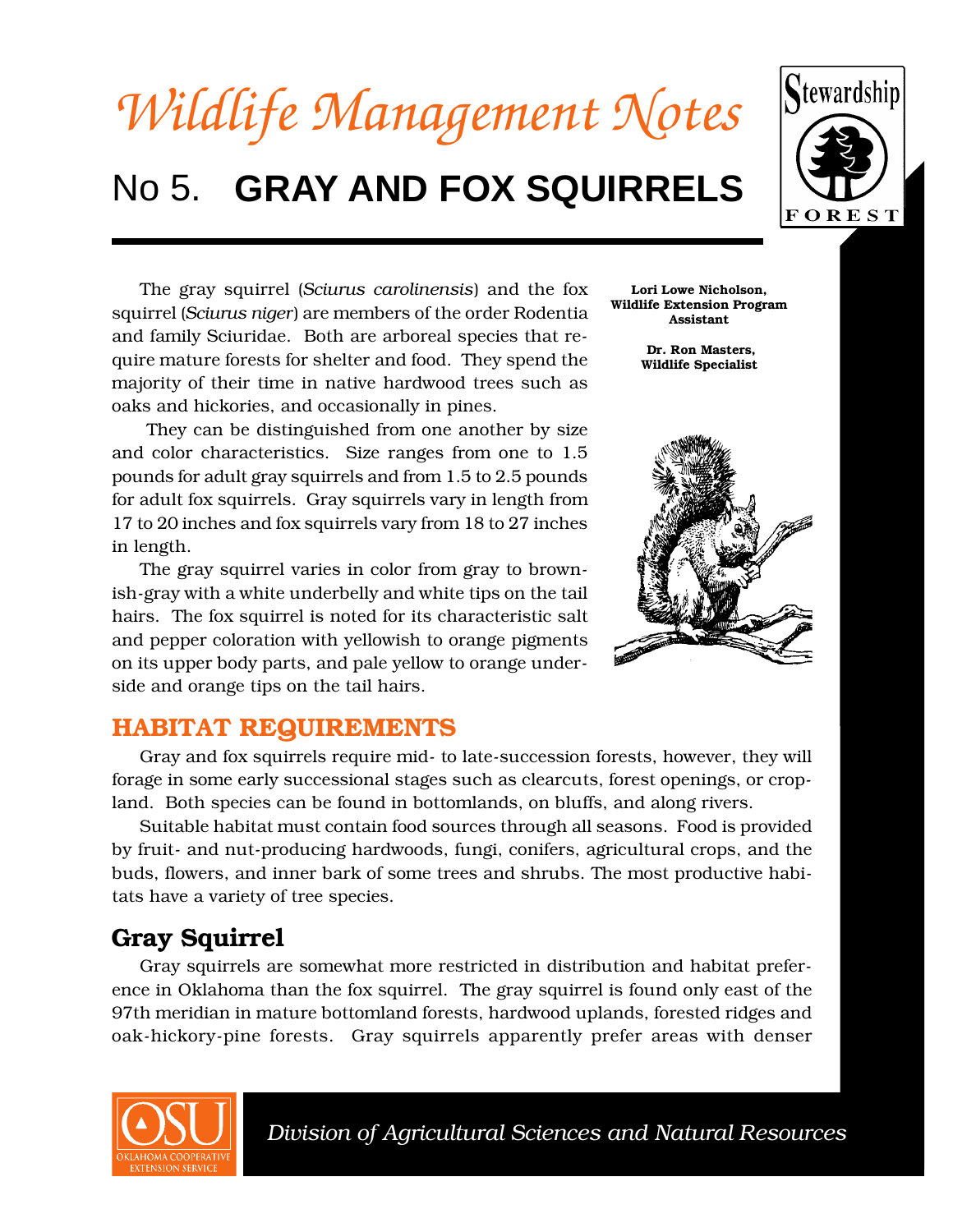understories than fox squirrels. In east-central Oklahoma, the gray squirrel will not be found in post oak-blackjack oak uplands or open pecan orchards, both of which are prime habitat for the fox squirrel. Gray squirrel habitat in Oklahoma is being lost because of the following: 1) continual conversion of bottomland forests to grasslands, croplands, and pecan orchards; 2) clearing of forests along tributary streams to make room for agricultural production; and 3) channeling of streams. Thus, the species distribution and abundance may continue to decline.

The gray squirrel requires a variety of trees and shrubs that provide adequate hard mast (e.g., acorns and nuts), floral parts, buds, fruit (also called soft mast), cones, or samaras as supplemental diet resources. An ample supply of potential den cavities must also be present for escape from predators, shelter from weather, and a place to rear their young.

#### **Fox Squirrel**

The fox squirrel utilizes a large variety of habitat types. It can survive in areas of only a few trees or in heavily timbered regions. Fox squirrels seem to prefer areas with a relatively open understory. For this reason, they can often be found in wooded farm lots, park-like woods, and along fence rows. Fox squirrels are most abundant in prairie-oakhickory forest transition zones. Prescribed burning, annual floods in bottomlands and light grazing help to modify understory habitat features in favor of the fox squirrel.

In Oklahoma, there are no records of fox squirrels existing in the panhandle, however, they exist extensively throughout the rest of Oklahoma. The fox squirrel resides in hardwood forests, dense timber along streams, open pecan orchards, bottomland forests, post oak-blackjack oak forests, and upland oak-hickory forests. The fox squirrel is located along all streams except along the Cimarron River in the extreme southwestern portion of the state.

#### **FOOD**

In fall and winter, the major food source for both squirrel species is hard mast such as pecans, acorns, and hickory nuts. The mast produced by heavy-seeded tree species generally determine carrying capacity for squirrels in a given area. As a result, squirrel populations often fluctuate with changes in hard mast yields.

In Oklahoma, hard mast trees often produce sporadically in a five- to seven-year cycle. During this cycle, there may be one excellent hard mast crop, one mast crop failure, and three to five years of poor to moderate mast production. Because of the periodic nature of mast crops, a variety of flora species must be present to provide alternate food sources and more stable habitat conditions. Important soft mast producing species include mulberry and blackberry. Maple, black gum, Osage orange, black cherry, and grape are also good food sources. Squirrels often ingest fruits, berries, bark, fungi, roots, bulbs, floral parts, and in some cases animal parts (insects, other invertebrates, etc.). A more inclusive list is shown in Table 1.

Squirrels consume an average of 1.5 pounds of mast (dry weight) per week. It takes 30 to 40 pounds of mast to sustain one squirrel through the breeding season. In the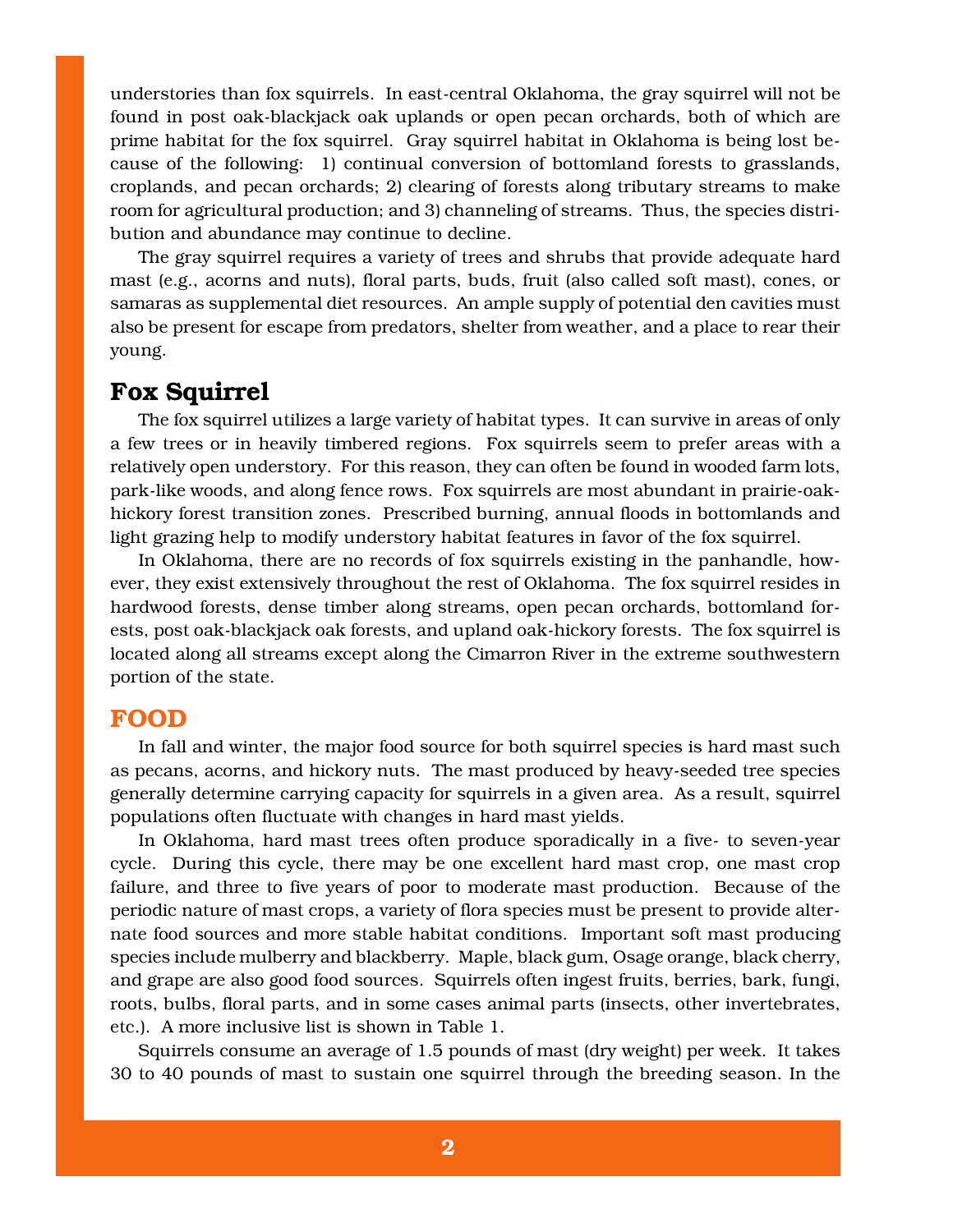event of a hard mast failure, competition for food becomes intense and subadults will be forced from their home ranges by adults. This increases mortality in the subadult class, seriously affecting recruitment and population stability.

#### **Table 1: Seasonal Food Preferences of Fox and Gray Squirrel**

oak buds, flowers hickory nuts black walnut flowers black walnut elm flowers acorns hickory flowers mulberries mulberries maple buds, flowers, seed, bark grapes osage orange seed blackberries fungi maple seeds magnolia hackberry seeds black gum black cherry fruit willow flowers hornbeam corn seed hop-hornbeam hop-hornbeam pecan buds, flowers **pine seed** bulbs bulbs insects fungi bird eggs insects

acorns acorns hickory nuts hickory nuts black walnuts black walnuts grapes elm maple seed soybeans dogwood seed magnolia chinquapin **pecans** magnolia sweetgum pine seed hazelnut fungi dogwood seed corn seed pine seeds hornbeam hornbeam pecans hop-hornbeam hop-hornbeam blackgum bark blackberry bark

#### **SPRING SUMMER**

#### **FALL WINTER**

osage orange seed osage orange seed

#### **WATER**

Both fox and gray squirrels will readily drink free-standing water. Although available water is attractive to squirrels, it is not a limiting factor. Squirrels generally fulfill their daily water requirements from dew and succulent vegetation in their diet.

#### **COVER**

Den sites are preferred over leaf nests by both species for escape from predators and protection from weather, and for rearing their young. Preferred cavities are predominantly in 40 to 50 year old stands, have entrance holes two to four inches in diameter,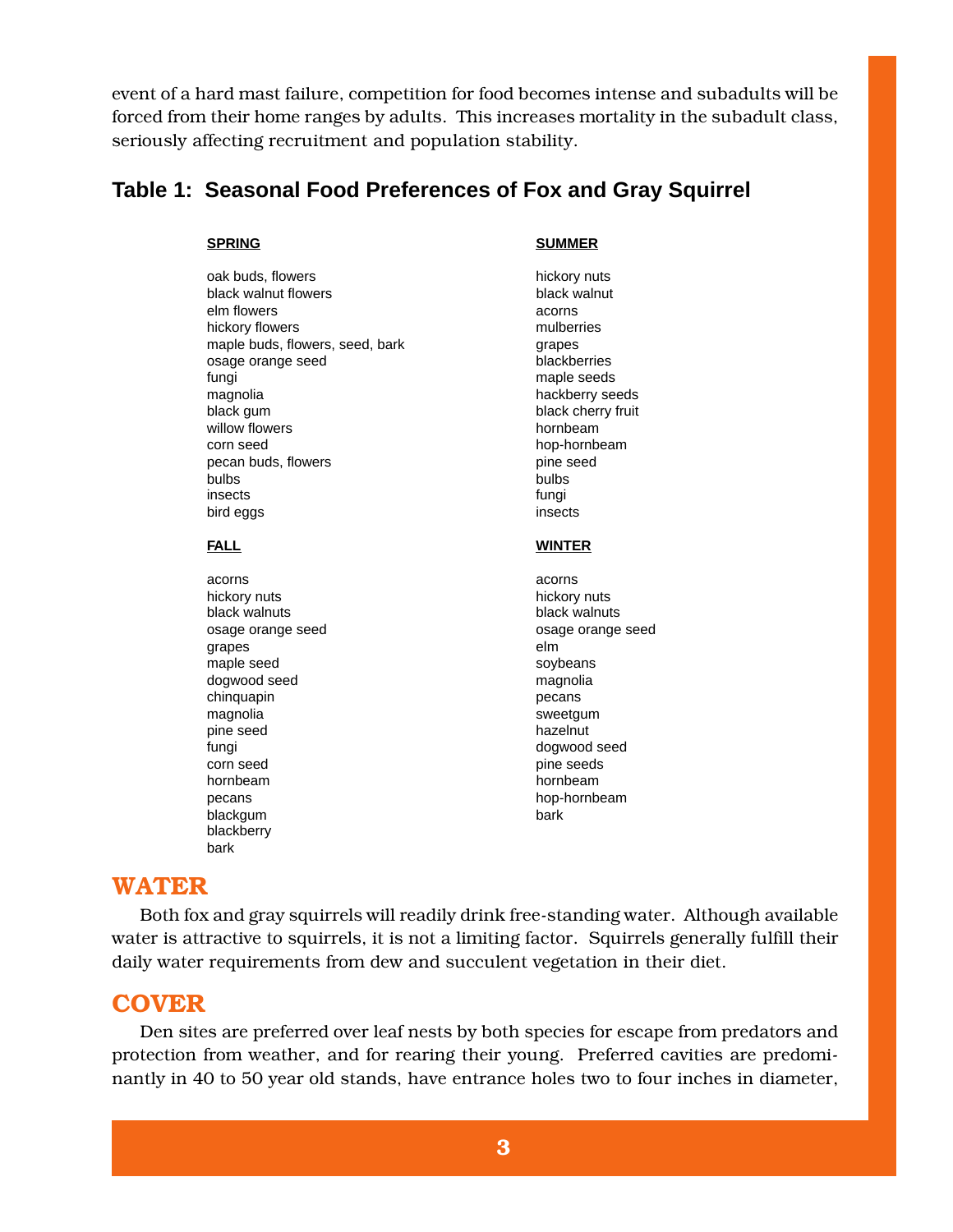are 12 to 20 inches deep, and are situated in the trunk or in a large limb of the tree. Limb cavities seem to be preferred over large hollow trees with large openings.

Radio tracking has shown that up to nine different shelters may be used on an annual basis by one animal. If there is a high population density, two to three all weather shelters should be available per squirrel per acre.

Fox squirrels are more likely than gray squirrels to use leaf nests in winter to raise their young. Leaf nests are usually built in trees with supporting grapevines. Fox squirrels need access to three or four trees with grapevines per acre, whereas grays need two or three.

#### **MAN-MADE SQUIRREL BOXES**

Nest structures can be made of wood, used rubber tires, or old ammunition boxes. Inner dimensions should be approximately 9.5 inches by seven inches by 18 inches. The entrance hole should be near three inches in diameter.

# **Gray Squirrels**

Shelters should be situated 18 to 20 feet high in trees with no cavities or dens, arranged so that the entrance faces away from prevailing winds, and placed at a density of two to four per acre.

#### **Fox Squirrels**

Adult females tend to use shelters if they are anchored securely in the canopy of a tree with a limb above the structure, and close to a field edge. Subadults of both sexes and adult males are more likely to use them if they are placed below the canopy and away from the forest edge.

#### **HOME RANGE**

Home ranges for fox and gray squirrels can span one to 20 acres. The overall shape of the minimum home range is noncircular and somewhat linear, with lengths up to four times greater than the width.

#### **Gray Squirrels**

Gray squirrel populations have definite social hierarchies with dominant individuals possessing and defending the largest home ranges. Males range further than females. In fall, subadults may disperse up to a mile to find a new home range.

#### **Fox Squirrels**

Fox squirrels tend to be less gregarious in nature than the gray squirrel. Generally, individual territories are not defended except near nest and den sites.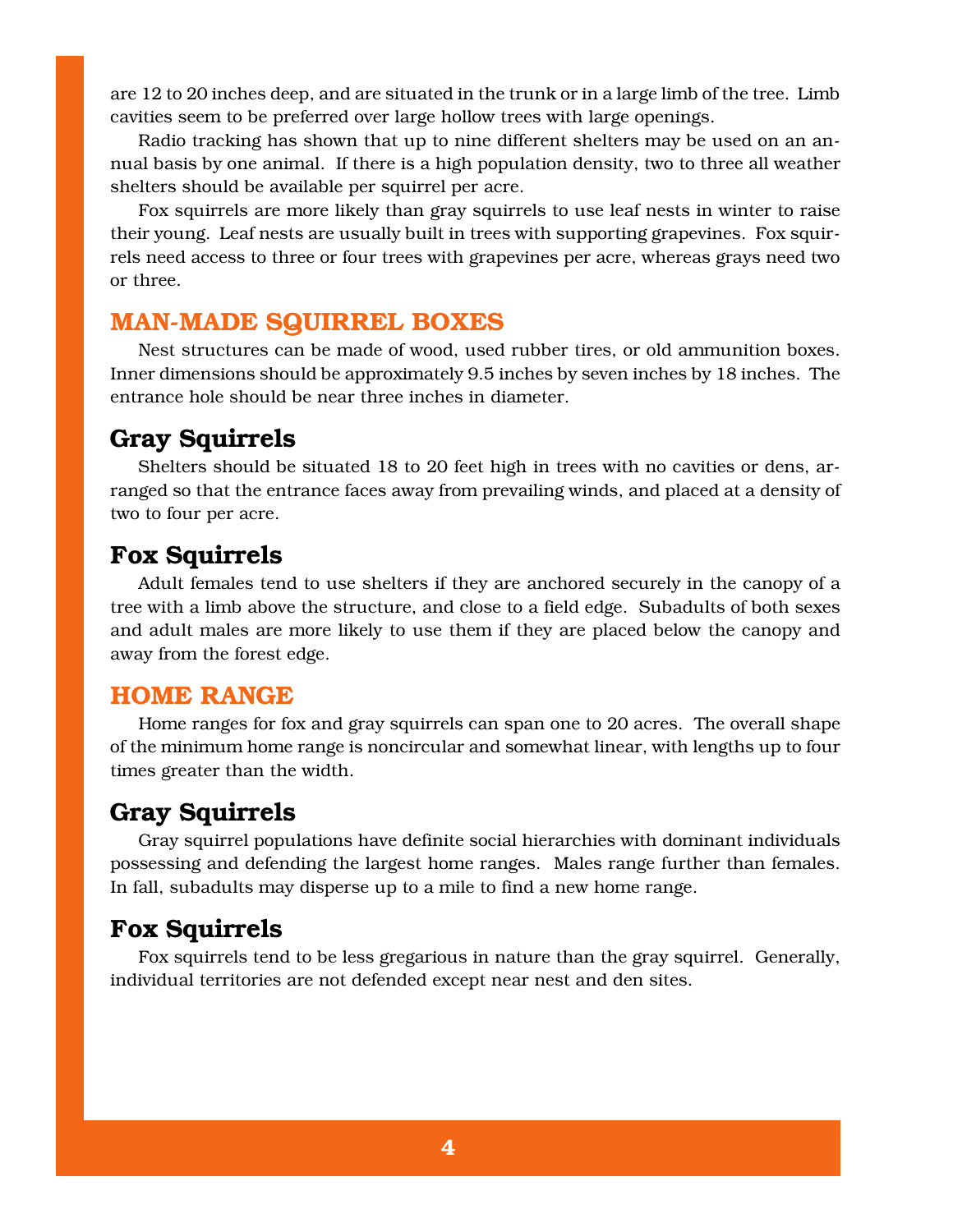#### **STANDARD MANAGEMENT PRACTICES**

#### **Gray Squirrels**

In either pine-hardwood or hardwood habitat types, stands should be at least 10 to 40 acres in size. If squirrels are located in an area of at least one square mile, 1/3 of the stands should be retained in the 50-year age class or older. Understory control, when used, should be kept to a minimum, favoring mechanical control methods over chemical. Some den trees and mast producers should be protected to meet the needs for food and shelter through all seasons. If hardwood inclusions of five acres or larger exist within pine dominated forests, they should be considered stands and treated as such in managing for squirrel habitat.

#### **Fox Squirrels**

The fox squirrel does not require a definite stand size or distribution pattern in pine type forests. In such cases, habitat needs can be met through improvement, manipulation, and retention of key hardwood areas. In oak-gum-cypress types, stands should be limited to 20 to 60 acres in size, and harvest cuts should be proportioned to maintain a high percentage of stands in a mast-bearing age class.

#### **ROTATION**

#### **Gray Squirrels**

Habitat quality for the gray squirrel is significantly affected by rotation length, stocking, and overall species composition. Stands that consist of 30- to 50-year age classes yield a moderately productive habitat, while stands that are made up of 50- to 100-year age classes have higher productivity.

If there is an equal balance of age classes, rotations of 80 years or longer are desired, unless in oak-hickory forests where 70-year rotations are adequate.

#### **Fox Squirrels**

In pine-type forests, any rotation length is possible if mast and den trees are provided. However, rotation should not be less than 80 years in oak-gum-cypress forests.

#### **REGENERATION**

Selection cutting or shelterwood cutting are the preferred regeneration methods when squirrel management is the objective. Essential den sites and mast producing trees are lost when clearcutting and seed tree methods are used. Squirrels will forage, to some extent, along seed tree and clearcut edges. Habitat losses during regeneration periods can be lessened by longer rotations, retention of mast and den trees in key areas, and practicing selection cutting.

Habitat can be maintained or improved by using regeneration methods to increase mixed hardwoods, excluding cattle from the area, encouraging advanced reproduction of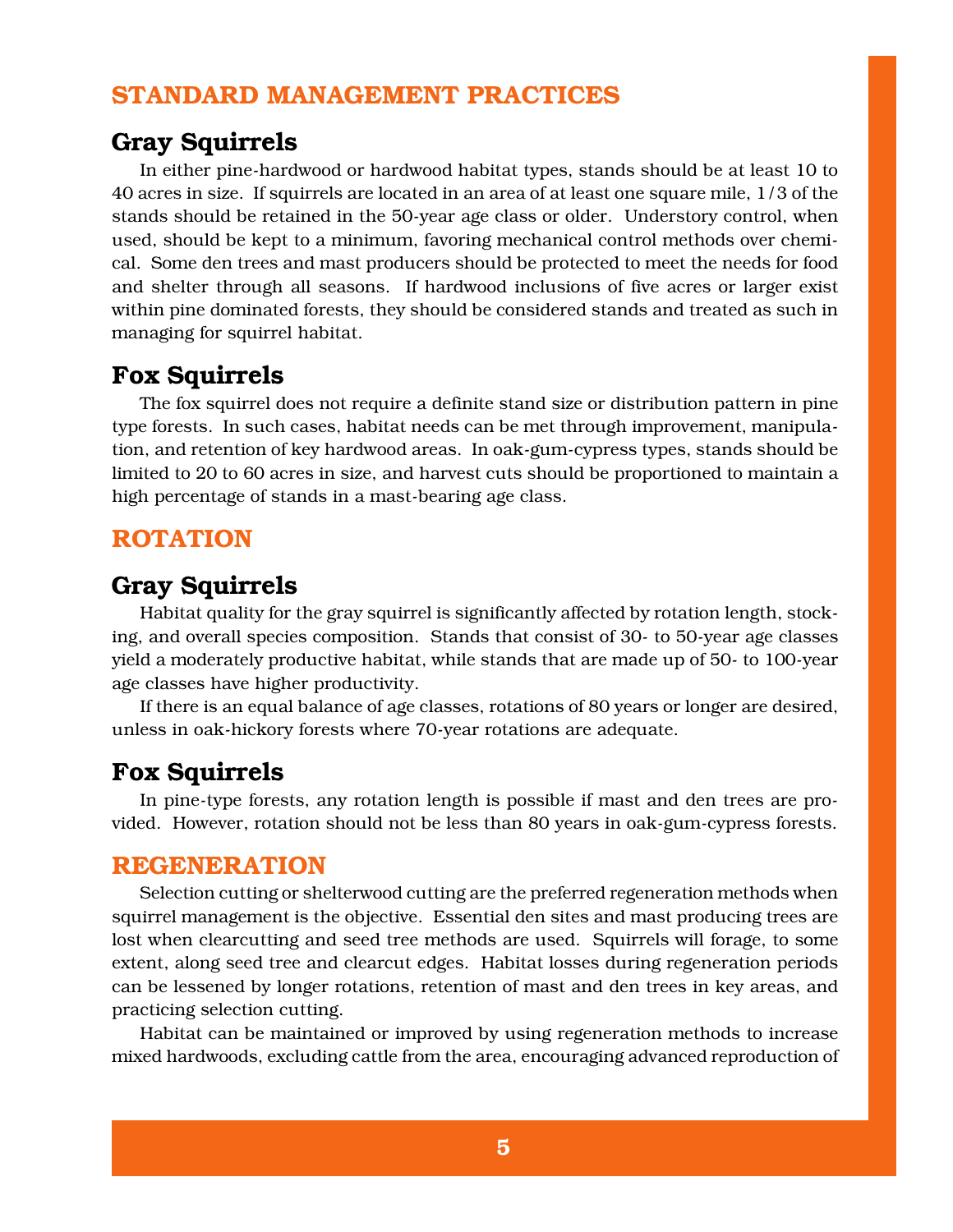oaks and hickories and retaining half-acre sites of deciduous trees, for den replacement per 20 acres. When tree corridors are present along drainages and connected to interior key areas, squirrel use of harvest units increases. Isolated key areas or inclusions in clearcut harvest units are not used when they are more than 525 feet from a mature forest edge. Examples of key areas for squirrels are: 1) areas that are maintained for dens in older hardwoods that will not be regenerated until adequate replacement is available; 2) hardwoods that meet the need for mast consumption and den sites; and 3) inclusions that produce seasonally important foods that may be limited within given forest types.

#### **SITE PREPARATION**

#### **Gray Squirrels**

Den sites and key mast-producing areas should be protected. If understory is thinned, mechanical means or site-prep burns should be used in lieu of herbicides to maintain the variety of soft mast species.

#### **Fox Squirrels**

Transition zones should be kept in hardwoods and excluded from underplanting with pine. Mechanical preparation should be used in pine plantations to preserve species of soft mast that are available. Mast producers and den sites in key areas should be protected.

#### **INTERMEDIATE TREATMENTS**

#### **Thinning**

Stand composition should reflect an array of tree species that will assure year-round food supplies. Oaks should comprise 50 percent of the tree species in key areas. Thinning should be done early and frequently to ensure rapid development of full crowns. Recognized den trees should be retained.

### **Prescribed Burning**

#### **GRAY SQUIRRELS**

Generally, prescribed fire has limited but important application in gray squirrel habitat management. However, prescribed burning may be used to rejuvenate and improve production of decadent soft mast producers and sporadically to perpetuate den tree formation. Perhaps fire's most important role in gray squirrel management is for site preparation for oak regeneration. Fire puts oak seedlings and saplings at a competitive advantage over less fire-tolerant species. Oaks also require mineral soil for germination, a condition created following some prescribed fires.

#### **FOX SQUIRRELS**

Prescribed fire improves habitat conditions for the fox squirrel by reducing understory density. Winter burns may be conducted at three- to five-year intervals in pine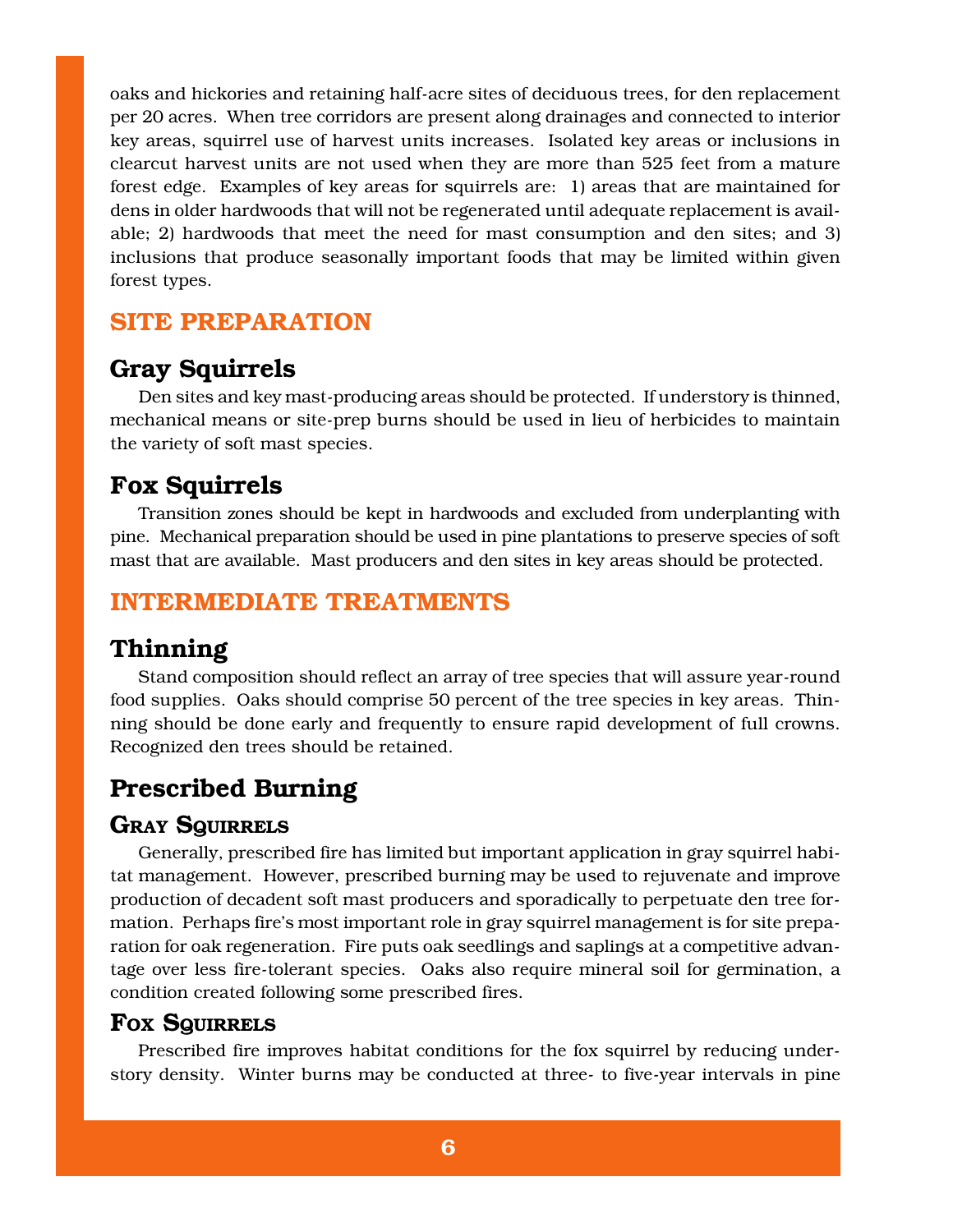types. If burns are more frequent than three-year intervals, understory fruit production may decline. Prescribed fire is an important tool in perpetuating a continual supply of den trees. As with the gray squirrel, fire is an important tool to manage for oak regeneration.

#### **DIRECT HABITAT IMPROVEMENTS**

Full crown release of selected hard mast-producing species can improve mast production by reducing competition from surrounding trees for nutrients, light, and space. Mast production can be increased by nurturing mature trees with full crowns and by using selection cutting to encourage preferred mast production. Food and cover species may be planted but are of limited benefit compared to other practices. Nest boxes can be used but are not recommended on a large scale because of destruction caused by weather, vandalism, and the high cost of installation and maintenance. Road access within hardwood habitats should be minimized.

## **OTHER SPECIES THAT BENEFIT FROM SQUIRREL MANAGEMENT**

raccoon wild turkey wood duck **Cooper's hawk** barred owl barred owl red-tailed hawk screech owl sharp-shinned hawk deer red-shouldered hawk wrens **red-eyed** vireo white-breasted nuthatch **flycatchers** brown-headed nuthatch wood thrush woodpeckers some warblers

### **MANAGEMENT OPTIONS / SIP COST-SHARE OPPORTUNITIES** (See your Forest Stewardship Planner for details.)

#### **Low Intensity**

Building of man made nest boxes (SIP-8; WH3) Prescribed burning (SIP-8; PB3, PB4)

#### **Medium Intensity**

Building of man made nest boxes (SIP-8; WH3) Planting of food and cover species (SIP-8; DH3, FP3, NG3, SL3, WA3) Planting herbaceous and woody understory plants (SIP-8; UH3, US3) Prescribed burning (SIP-8; PB3, PB4)

#### **High Intensity**

Building of man made nest boxes (SIP-8; WH3) Planting of food and cover species (SIP-8; DH3, FP3, NG3, SL3, WA3) Planting herbaceous and woody understory plants (SIP-8; UH3, US3) Planting hardwoods (SIP-8; PT4) Wildlife thinning (SIP-8; HT3, NT3) Releasing mast trees (SIP-8; MR3) Prescribed burning (SIP-8; PB3, PB4)